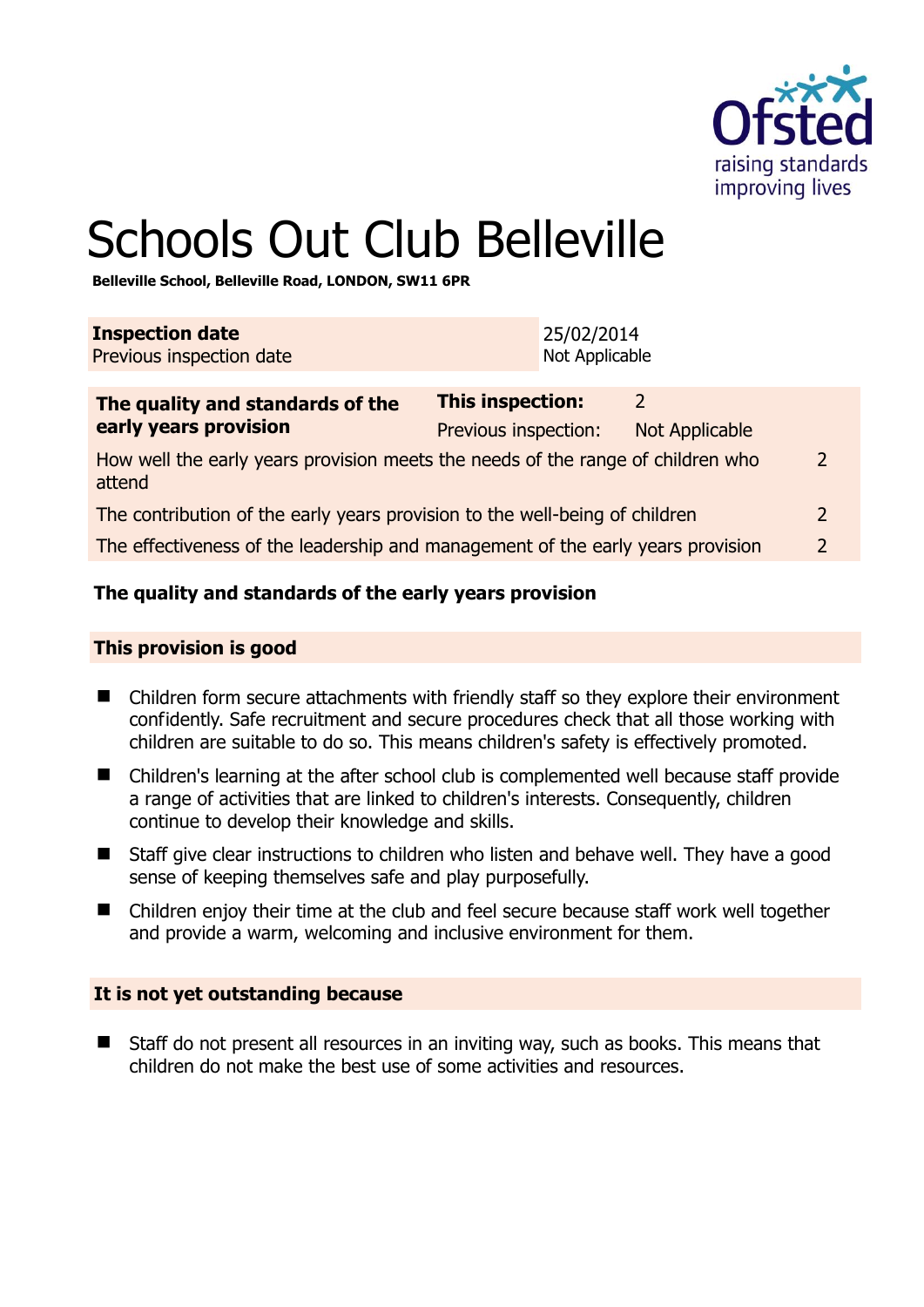# **Information about this inspection**

Inspections of registered early years provision are:

- $\bullet$  scheduled at least once in every inspection cycle the current cycle ends on 31 July 2016
- scheduled more frequently where Ofsted identifies a need to do so, for example where provision was previously judged inadequate
- **•** brought forward in the inspection cycle where Ofsted has received information that suggests the provision may not be meeting the legal requirements of the Early Years Foundation Stage or where assessment of the provision identifies a need for early inspection
- **•** prioritised where we have received information that the provision is not meeting the requirements of the Early Years Foundation Stage and which suggests children may not be safe
- scheduled at the completion of an investigation into failure to comply with the requirements of the Early Years Foundation Stage.

The provision is also registered on the voluntary and compulsory parts of the Childcare Register. This report includes a judgment about compliance with the requirements of that register.

# **Inspection activities**

- The inspector observed the children and staff engaged in activities.
- The inspector looked at a range of relevant documentation including some policies and procedures.
- The inspector held discussions with staff and talked with some children and parents.

# **Inspector**

Angela Ramsey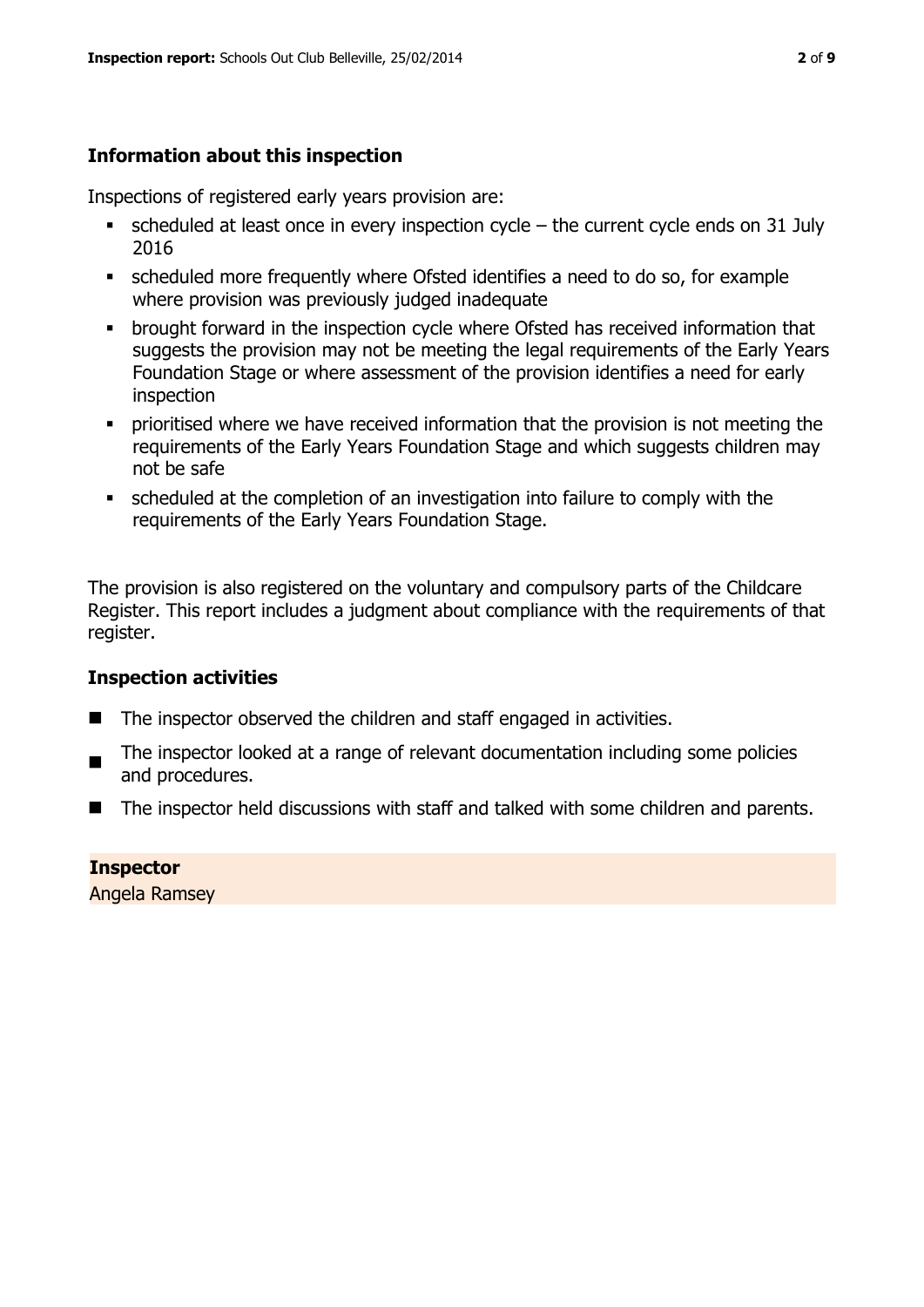# **Full report**

#### **Information about the setting**

Schools Out Club Belleville registered in 2013 and is one of five settings run by Balham Community Centre. It operates from Belleville Primary School in the London Borough of Wandsworth. The club has use of one class room, the school hall and the playground for outdoor play. The club is registered on the Early Years Register and the compulsory and voluntary parts of the Childcare Register. The club operates a breakfast club from 7.30am to 9.10am and after school club from 3.30pm to 6.30pm every weekday, during term time only. The provider employs four qualified staff and one unqualified member of staff. There are currently 60 children on roll of whom, 30 are in the early years age group.

#### **What the setting needs to do to improve further**

#### **To further improve the quality of the early years provision the provider should:**

**E** further develop the way in which some resources and activities are presented, for example, the presentation of books so that this area is more inviting to children.

#### **Inspection judgements**

#### **How well the early years provision meets the needs of the range of children who attend**

The staff team meet the needs of all children well. The club is calm and organised because children and staff understand the routine and how sessions run. Staff know the children's individual needs well and support these. Staff are caring which helps children develop their self-confidence. Staff plan a variety of activities and learning experiences, both inside and out, according to children's interests and stages of development.

Overall, teaching is good. Staff support children well and use adult-led and child-initiated activities to extend children's learning, interests and critical thinking. For example, while engaged in a cooking activity a member of staff asked skilful questions about the ingredients. She also encouraged the children to use all their senses as they talked about the different spices and herbs they used to add flavour. Children used their physical skills as they chopped onions, added beaten egg and formed the burger shapes. With the help of staff to ensure safety, the children grilled their home-made burgers and then ate what they had made. The children commented on how 'delicious' their home-made burgers tasted. This demonstrated that the staff team planned an activity that interested the children and that they organised it effectively because all necessary ingredients and cooking implements were readily available for children's use.

There is a good range of resources available to support different areas of children's learning and development. The staff use the information from the observations and assessments to inform their planning. This ensures that staff are able to meet children's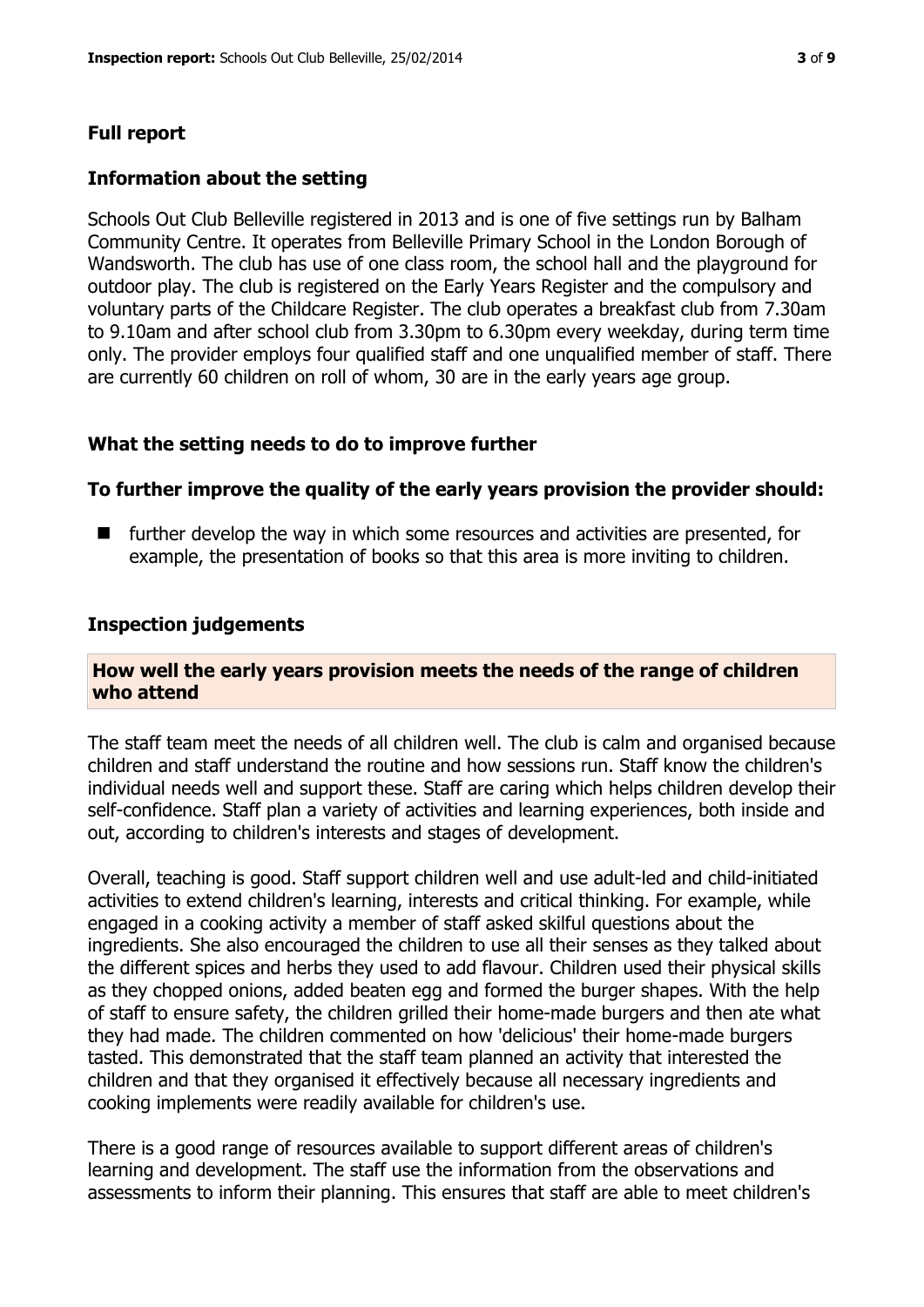interests and keep their play and learning focused. However, the way in which some resources and activities are presented does not entice the children to want to take part; for example, books are merely offered in a plastic container on a mat. These are not presented so as to be inviting to children.

Outdoor play is a firm favourite after the school day. Here, staff offer experiences that allow children to practise their physical and social skills as they take part in team games such as football. Some children also like to sing and dance and put on shows for their friends and staff to watch. These activities build children's confidence.

Staff undertake useful observation and assessment. They explain what children can do and what they need to learn next showing that they plan activities which support children in their learning and development. This process helps children make good progress. Staff encourage parents to share information about their children when they start at the club. Parents are kept up to date with their children's progress. Staff have formed good relationships with teachers. This communication helps to promote good levels of continuity and benefits children's all round progress.

## **The contribution of the early years provision to the well-being of children**

Children attend from a number of schools. They demonstrate that they have all formed close relationships with each other because they play together cooperatively. Children's behaviour is good. Staff encourage good behaviour through giving explanations to which children listen. This behaviour supports children's personal, social and emotional development ready for the next stage in their learning. The staff team implement an effective 'key person' system whereby staff take responsibility for particular children. This system helps children feel emotionally secure.

Staff encourage children to take on suitable responsibilities, such as serving themselves at snack time. As children sit and eat they display good table manners and talk to each other, using their conversation skills. Staff help children live healthy lifestyles. For example, they are familiar children's dietary and health needs, which they meet well. Staff use snack times to promote healthy eating. They have undertaken suitable training which they use well to prevent the spread of cross infection and maintain children's good health.

The staff team has attended safeguarding training and are well aware of their roles and responsibilities in protecting children should they have any concerns. Staff support children effectively in learning about personal safety. For instance, they teach the children about staying in a particular area during outdoor play, so they can be supervised at all times. Risk assessments are comprehensive and detailed, identifying risks and the measures required to keep children safe. Children make friends and look after each other. These are valuable skills that children can use in the future.

**The effectiveness of the leadership and management of the early years provision**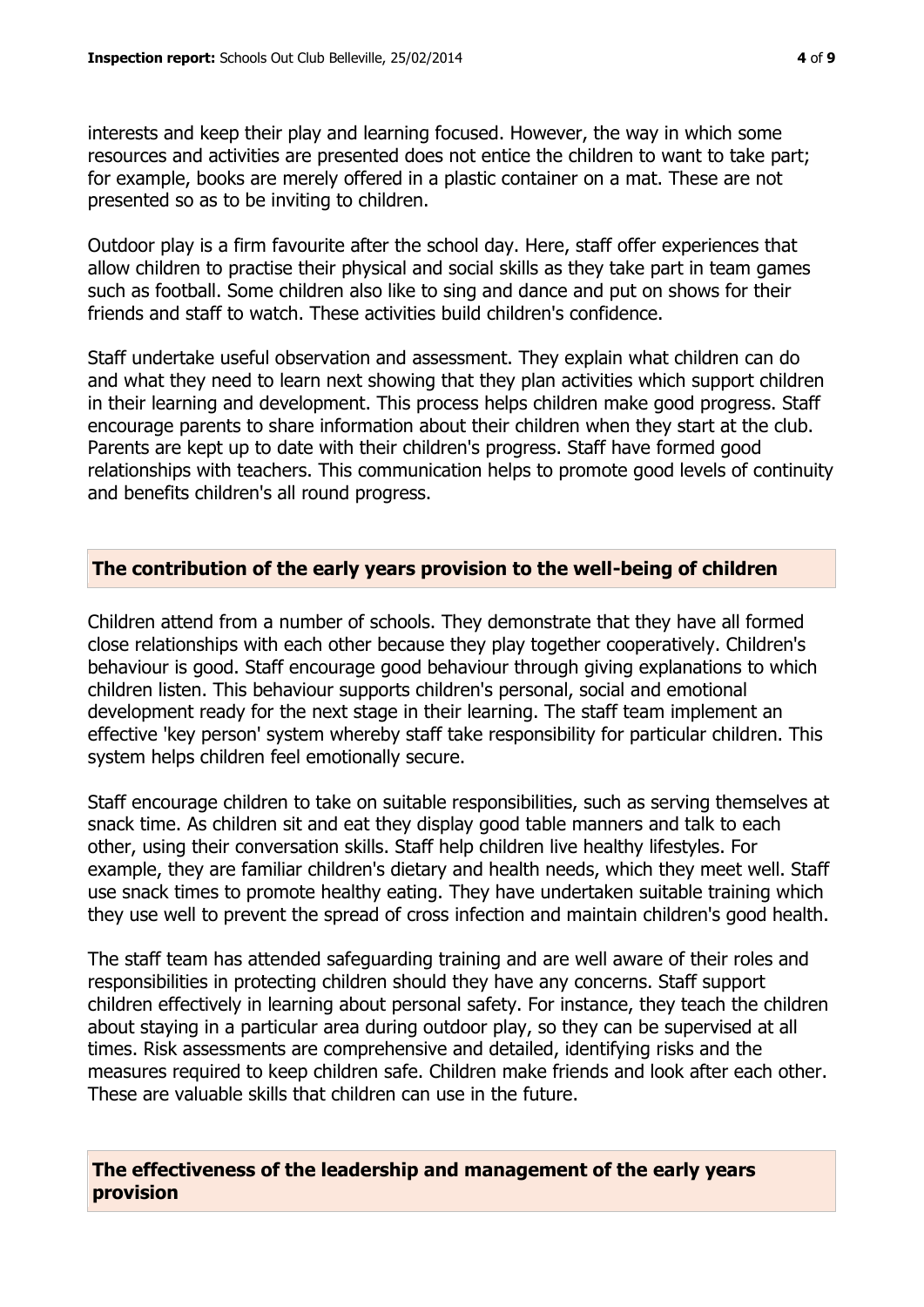The manager has a good understanding of her responsibility in meeting all the requirements of the Early Years Foundation Stage. As a result, all children are well cared for and make good progress in their learning and development. There are comprehensive policies and procedures including safeguarding and the procedure to follow if a child goes missing. Staff understand and implement these policies as needed to protect children. This shows that staff understand the need to provide a safe and secure environment for children, and they do this effectively. For example, staff complete daily checks on the premises and are deployed effectively, making sure children are supervised closely when in the outdoor play area. Staffing ratios are met at all times.

The provider has a robust recruitment and selection process. All staff have undergone suitability checks to make sure they are suitable to work with children. Regular training is offered which effectively supports good outcomes for children.

The manager and the staff team have a clear vision about the club and improvements that need to take place. Parents are kept well informed about their children's time at the club through daily conversations. This communication at handover time helps ensure continuity of care for children and means staff are able to meet their individual needs well.

#### **The Childcare Register**

| The requirements for the compulsory part of the Childcare Register are | Met |
|------------------------------------------------------------------------|-----|
| The requirements for the voluntary part of the Childcare Register are  | Met |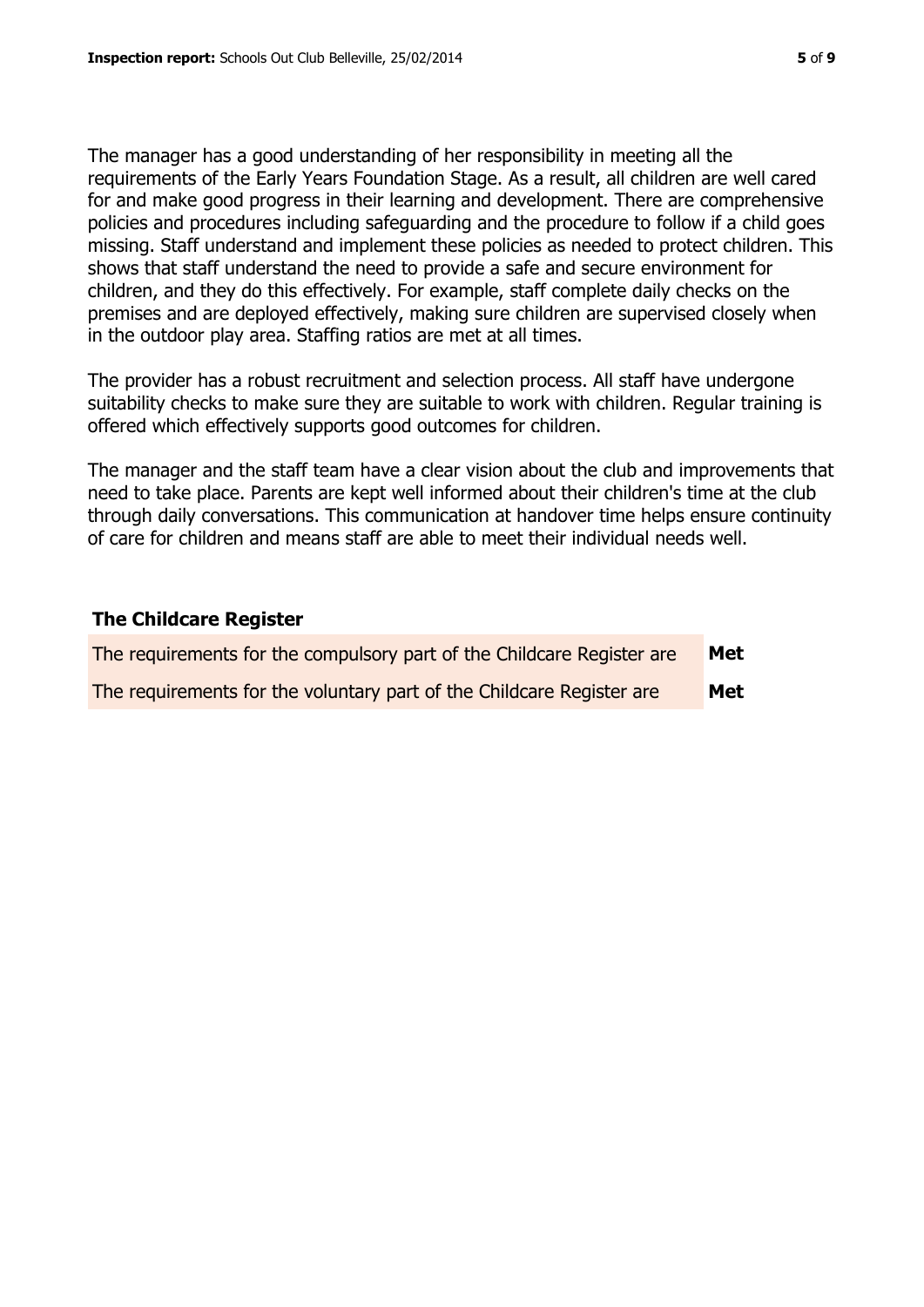# **What inspection judgements mean**

# **Registered early years provision**

| <b>Grade</b> | <b>Judgement</b>        | <b>Description</b>                                                                                                                                                                                                                                                                                                                                                                                |
|--------------|-------------------------|---------------------------------------------------------------------------------------------------------------------------------------------------------------------------------------------------------------------------------------------------------------------------------------------------------------------------------------------------------------------------------------------------|
| Grade 1      | Outstanding             | Outstanding provision is highly effective in meeting the needs<br>of all children exceptionally well. This ensures that children are<br>very well prepared for the next stage of their learning.                                                                                                                                                                                                  |
| Grade 2      | Good                    | Good provision is effective in delivering provision that meets<br>the needs of all children well. This ensures children are ready<br>for the next stage of their learning.                                                                                                                                                                                                                        |
| Grade 3      | Requires<br>improvement | The provision is not giving children a good standard of early<br>years education and/or there are minor breaches of the<br>safeguarding and welfare requirements of the Early Years<br>Foundation Stage. It will be monitored and inspected within<br>twelve months of the date of this inspection.                                                                                               |
| Grade 4      | Inadequate              | Provision that is inadequate requires significant improvement<br>and/or enforcement action. The provision is failing to give<br>children an acceptable standard of early years education and/or<br>is not meeting the safeguarding and welfare requirements of<br>the Early Years Foundation Stage. It will be monitored and<br>inspected again within six months of the date of this inspection. |
| Met          |                         | The provision has no children on roll. The inspection judgement<br>is that the provider continues to meet the requirements for<br>registration.                                                                                                                                                                                                                                                   |
| Not met      |                         | The provision has no children on roll. The inspection judgement<br>is that the provider does not meet the requirements for<br>registration.                                                                                                                                                                                                                                                       |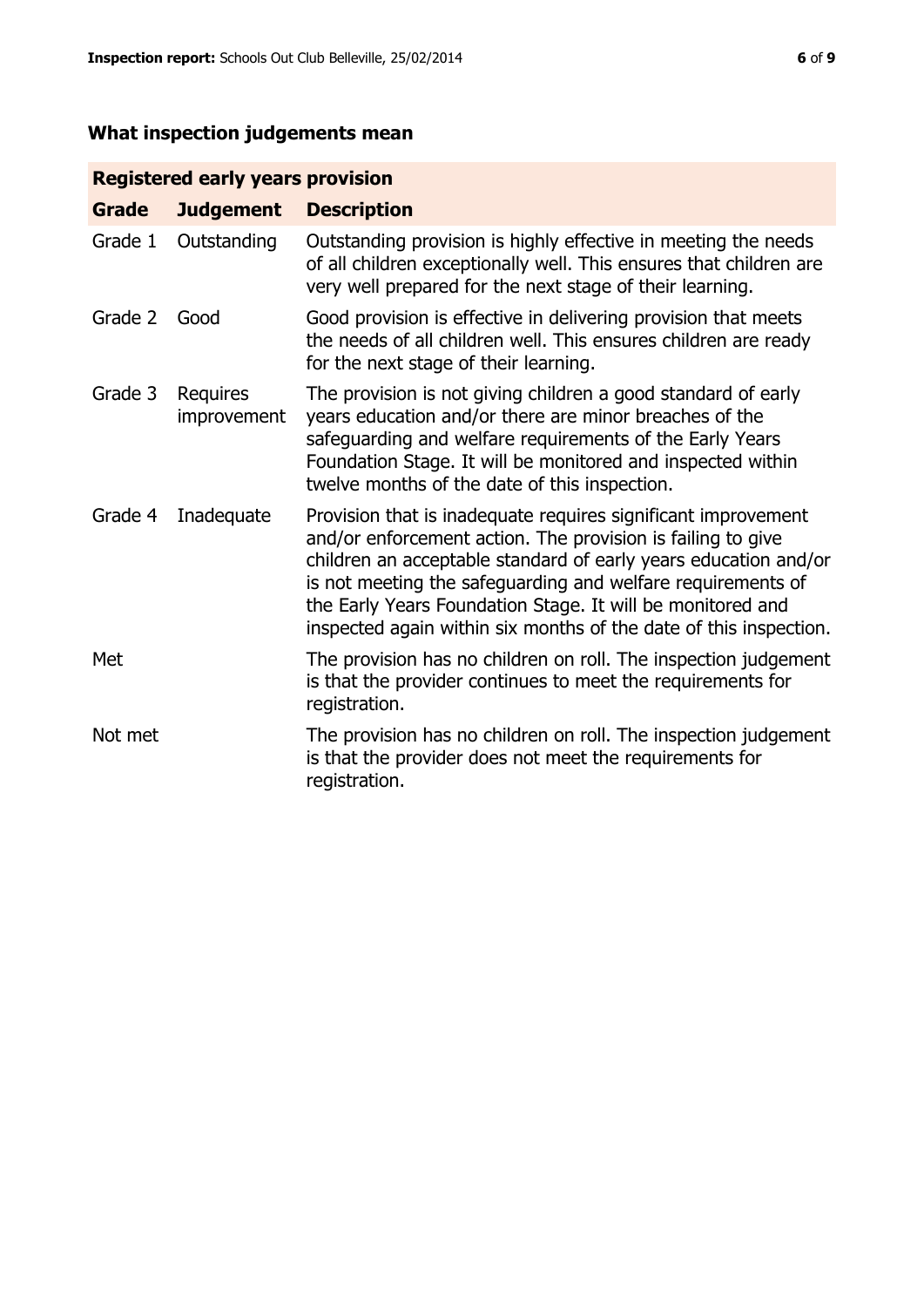#### **Inspection**

This inspection was carried out by Ofsted under sections 49 and 50 of the Childcare Act 2006 on the quality and standards of provision that is registered on the Early Years Register. The registered person must ensure that this provision complies with the statutory framework for children's learning, development and care, known as the Early Years Foundation Stage.

## **Setting details**

| <b>Unique reference number</b>    | EY467530                       |
|-----------------------------------|--------------------------------|
| <b>Local authority</b>            | Wandsworth                     |
| <b>Inspection number</b>          | 931113                         |
| <b>Type of provision</b>          | Out of school provision        |
| <b>Registration category</b>      | Childcare - Non-Domestic       |
| <b>Age range of children</b>      | $3 - 11$                       |
| <b>Total number of places</b>     | 64                             |
| <b>Number of children on roll</b> | 60                             |
| <b>Name of provider</b>           | <b>Balham Community Centre</b> |
| Date of previous inspection       | not applicable                 |
| <b>Telephone number</b>           | 020 8673 4350                  |

Any complaints about the inspection or the report should be made following the procedures set out in the guidance *'Complaints procedure: raising concerns and making complaints* about Ofsted', which is available from Ofsted's website: www.ofsted.gov.uk. If you would like Ofsted to send you a copy of the guidance, please telephone 0300 123 4234, or email enquiries@ofsted.gov.uk.

# **Type of provision**

For the purposes of this inspection the following definitions apply:

Full-time provision is that which operates for more than three hours. These are usually known as nurseries, nursery schools and pre-schools and must deliver the Early Years Foundation Stage. They are registered on the Early Years Register and pay the higher fee for registration.

Sessional provision operates for more than two hours but does not exceed three hours in any one day. These are usually known as pre-schools, kindergartens or nursery schools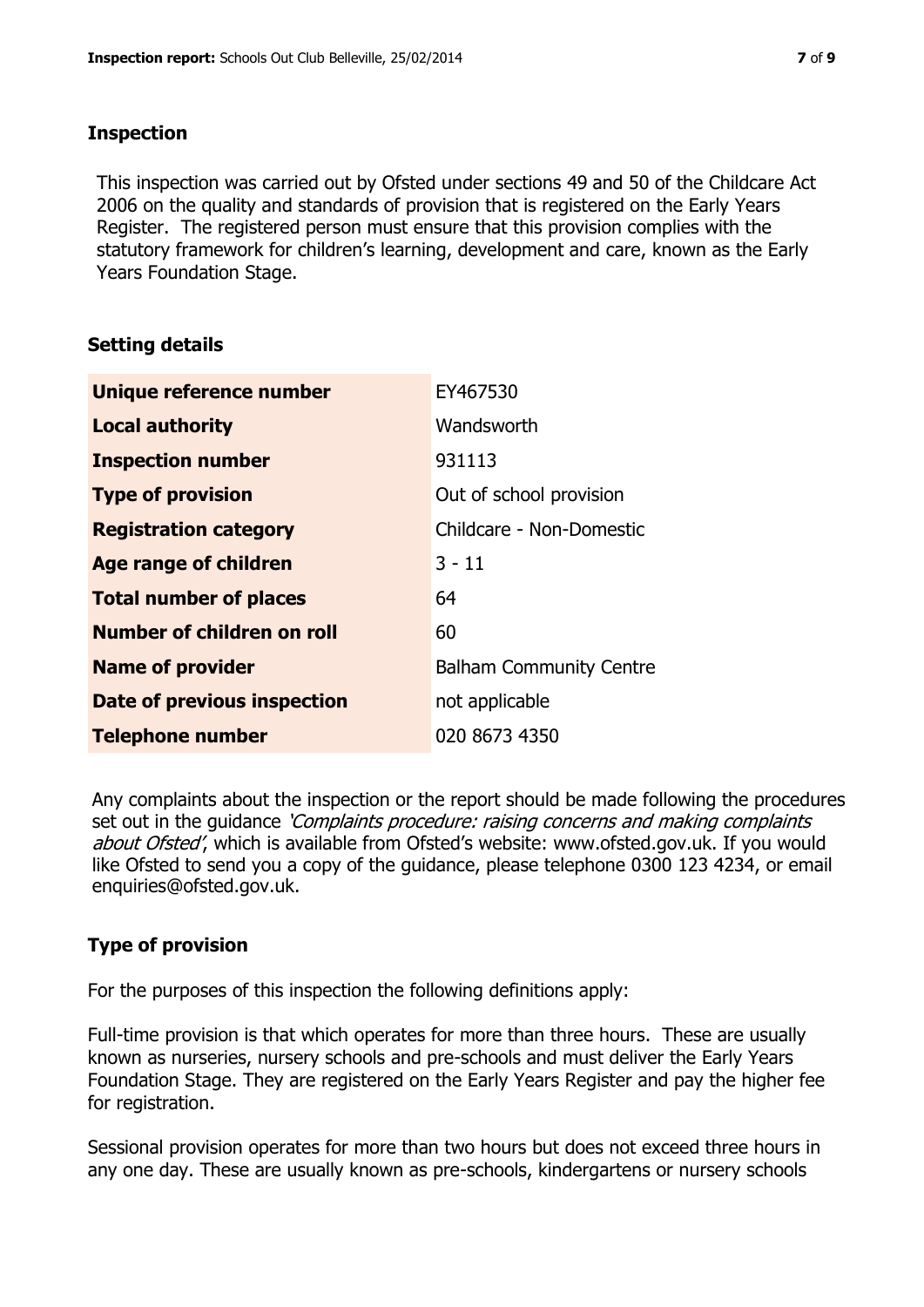and must deliver the Early Years Foundation Stage. They are registered on the Early Years Register and pay the lower fee for registration.

Childminders care for one or more children where individual children attend for a period of more than two hours in any one day. They operate from domestic premises, which are usually the childminder's own home. They are registered on the Early Years Register and must deliver the Early Years Foundation Stage.

Out of school provision may be sessional or full-time provision and is delivered before or after school and/or in the summer holidays. They are registered on the Early Years Register and must deliver the Early Years Foundation Stage. Where children receive their Early Years Foundation Stage in school these providers do not have to deliver the learning and development requirements in full but should complement the experiences children receive in school.